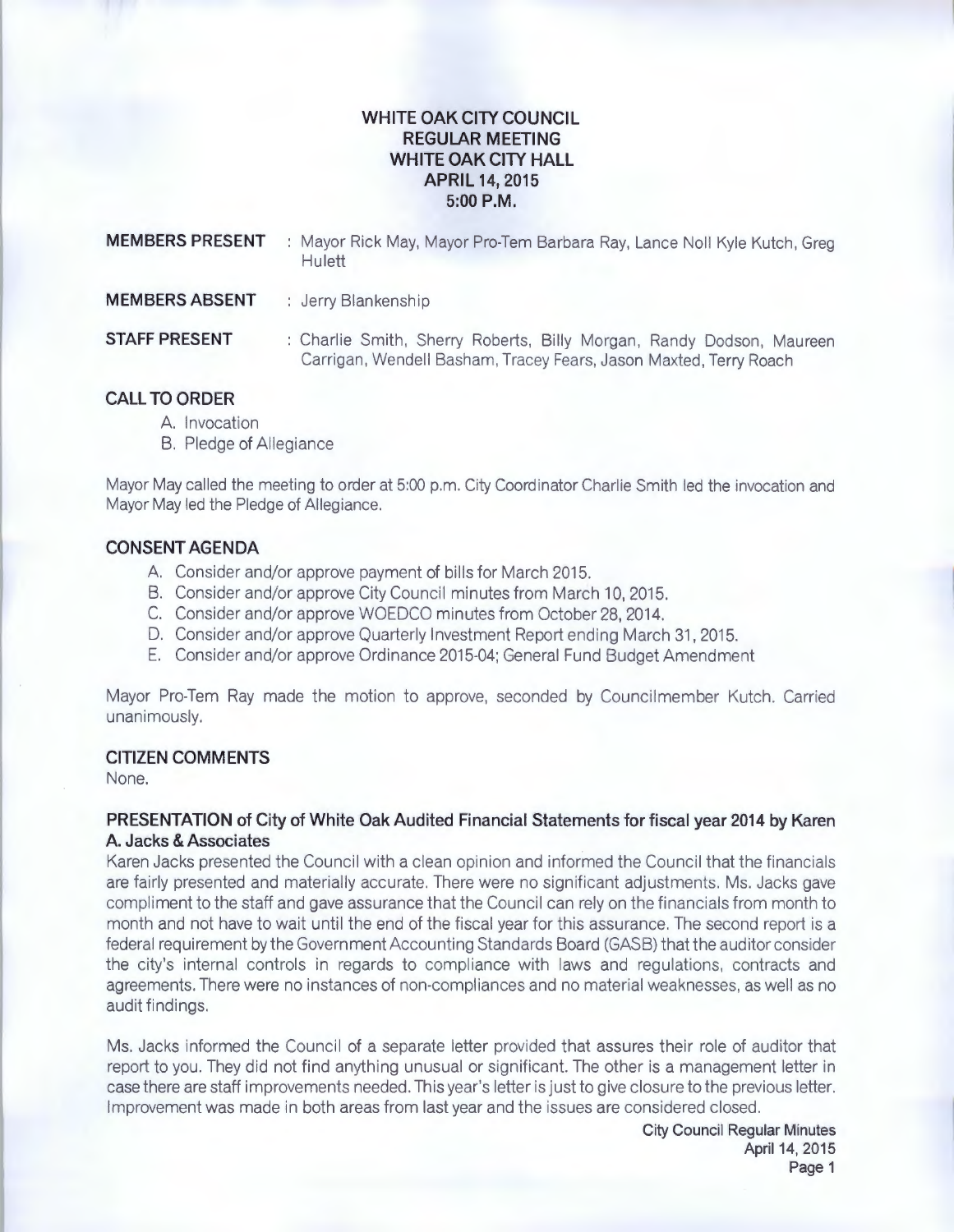City Coordinator Smith gave credit to department heads for the healthy fund balances. Council member Hulett asked Ms. Jacks if we were within a normal fund balance for operating revenue compared to other cities. She answered that White Oak is ahead of the approved *Fund Balance Policy*, which directs the City to maintain at least six (6) months of fund balance and currently there is an 11month fund balance. Council member Hulett then asked her if this has been consistent for the last five years. Ms. Jacks could not answer this question off-hand, but did explain the fund balance has been strong for the last few years.

**CONSIDER AND/OR APPROVE resignation by City Council member Place 5, Jerry Blankenship.** City Coordinator Smith explained that Jerry informed him that he would be moving to Kilgore and would like to tender his resignation. Motion to accept made by Councilmember Noll, seconded by Mayor Pro-Tem Ray. Carried unanimously.

**EXECUTIVE SESSION in accordance with Texas Government Code, Subchapter D, Section 551.074 (a) Personnel Matters** 

• **For deliberation regarding appointment to fill a vacancy of City Council Place 5** 

Mayor May closed the open session at 5:13 p.m. and the Council went into executive session.

## **RECONVENE INTO OPEN SESSION and take any action necessary regarding appointment to fill a vacancy of City Council Place 5.**

Mayor May reconvened open session at 5:23 p.m. There will be no action taken.

#### **DISCUSSION regarding the citizen petition received dated March 31, 2015 by property owners on Orms Road requesting the city's acknowledgement of Orms Road as a city dedicated street.**

City Coordinator Smith explained that after some preliminary research , this issue was sent to the city attorney. For the City to receive dedication there will have to be some legal work done by the City to assure private property is unaffected. There will be future discussion about this road and Owens Road too. There are minutes about Owens Road where the City has previously filled in potholes, but the city attorney advised staff not to perform any maintenance until further notice.

Council member Hulett asked if these roads were up to city standard. City Coordinator Smith answered no; but neither was Davis Circle. Gregg County is repairing Davis Circle for the City. Council member Hulett asked if the area has utilities. There was discussion regarding the combination of water and sewer utilities available. Mayor May suggested that oil companies more than likely built the roads , and that the roads probably cut across private property.

## **OPEN PUBLIC HEARING to receive comments from the public regarding the Application for a Specific Use Provision (SUP) from Ron Boyett to build an accessory building, more commonly known as a "mother-in-law quarters", on Lot 3, Section 4, of the W. H. Castleberry Survey on Sanders Street, White Oak, TX.**

Mayor May opened the public hearing at 5:30 p.m. for anyone that wished to speak.

City Coordinator Smith explained that Ron Boyett bought a piece of property from Charles Stone. Ron would like to build his home and his mother a home on the same lot. This accessory building requires a special use provision (SUP) to build a "mother-in-law home" anywhere in the City of White Oak. The Planning and Zoning Commission approved the SUP.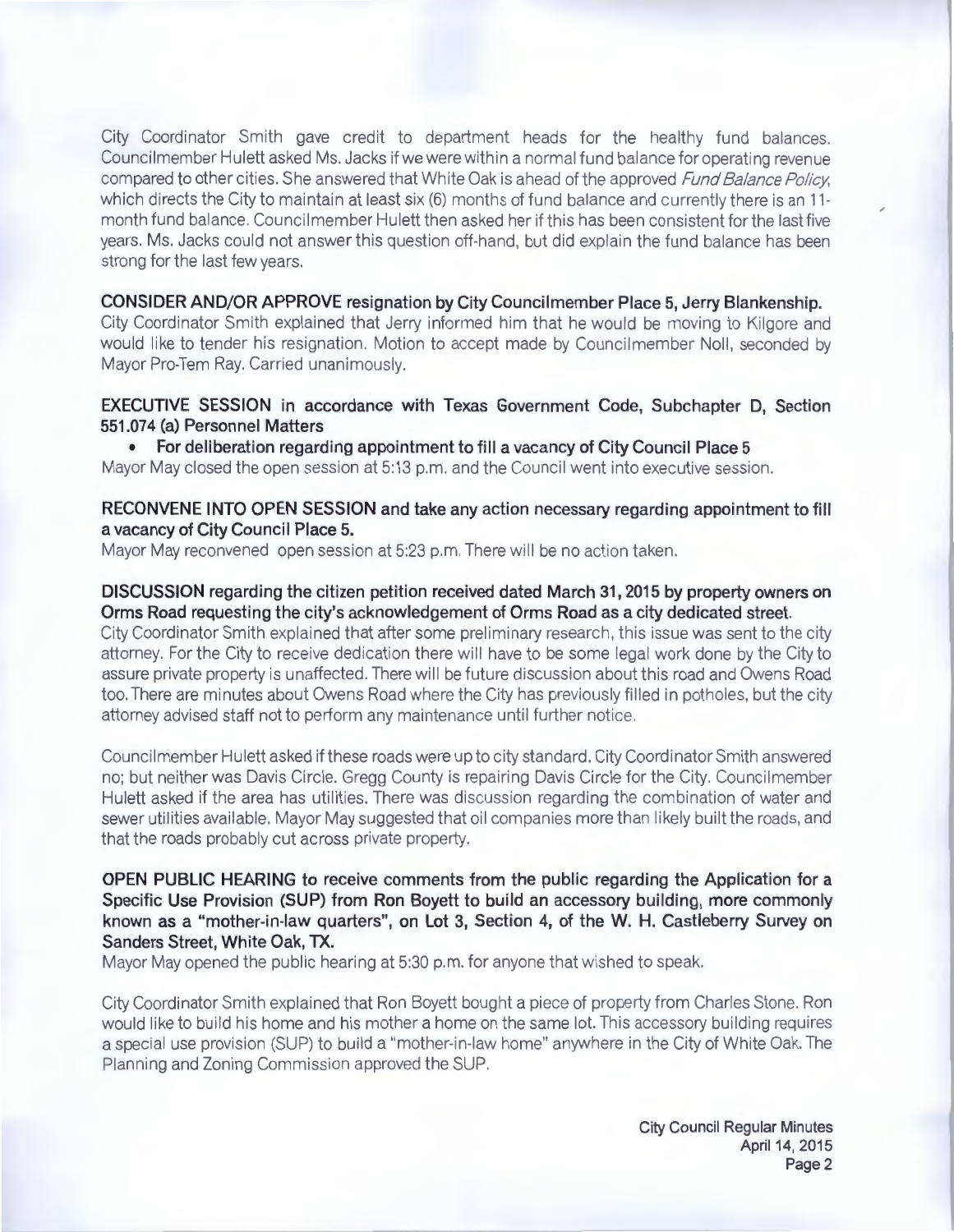Mayor Pro-Tem Ray suggested for the future, she would like to see the voting results on decisions by the Planning & Zoning Board. City Secretary Sherry Roberts stated she could add this to the form.

## **CLOSE PUBLIC HEARING**

Closed at 5:32 p.m.

# **CONSIDER AND/OR APPROVE Specific Use Provision (SUP) for Ron Boyett to build an accessory building, more commonly known as a "mother-in-law quarters", on Lot 3, Section 4, of theW. H. Castleberry Survey on Sanders Street, White Oak, TX.**

Councilmember Hulett made the motion to approve, seconded by Councilmember Noll. Carried unanimously.

## **DISCUSSION regarding a rate increase to §82-46(3) Water Rates-Charge for water sold from fire hydrants.**

City Coordinator Smith explained this process and stated the water rate sold from fire hydrants is \$4 per 1,000 gallons regardless of usage. He suggested the water rate be treated the same as a customer that lives in the city limits. Councilmember Hulett asked if there is a set meter fee. Public Works Director Tracey Fears answered no, just a \$150 deposit. Councilmember Hulett suggested staff to research what other cities charge because the fee needs to cover the cost of personnel and equipment cost. He then made a suggestion of a \$50-75 fee for meter use.

#### **DISCUSSION regarding development of the city's 42+ acre property on Old Highway 80.**

City Coordinator Smith explained he wanted to discuss the property and possibly do a drawing for lots with a spine road. Councilmember Hulett asked how the property is zoned. City Coordinator Smith answered local retail. Councilmember Hulett asked what the best use of the property would be. City Coordinator Smith opined that there is a lot of mixed use with shops below and apartments above currently happening in downtown renovations. Councilmember Hu lett stated there are many senior living things also happening that does not tax the school system or city services. There was further discussion regarding what the city's criteria would be for that particular area. Mayor May commented that this area would be a great place for a town square. There was discussion regarding a spine road through the property.

City Coordinator Smith suggested the Council create a committee to get involved and discuss these ideas. He suggested two members from the Council and members from the community for the committee. Mayor May stated one option would be to deed the property over to WOEDCO. He reiterated that until the land can be cleared to get a good visual of it, people are not going to be interested in it.

## **CONSIDER AND/OR APPROVE direction to City Coordinator Charlie Smith resulting from discussion about city property on Old Highway 80.**

It was the informal consensus of the Council for City Coordinator Smith to return with names for a committee.

**CONSIDER AND/OR APPROVE Resolution 2015-05; To certify funding and support for the submission of the statewide Transportation Alternatives Program (TAP) Application for 2015 with the Texas Department of Transportation (TXDOD for the development of facilities for pedestrians and bicycles within the City.** 

City Coordinator Smith explained that every five years TxDOT offers grants for safe routes to school. There has been discussion regarding a sidewalk on White Oak Road. He spoke to Gary Traylor from